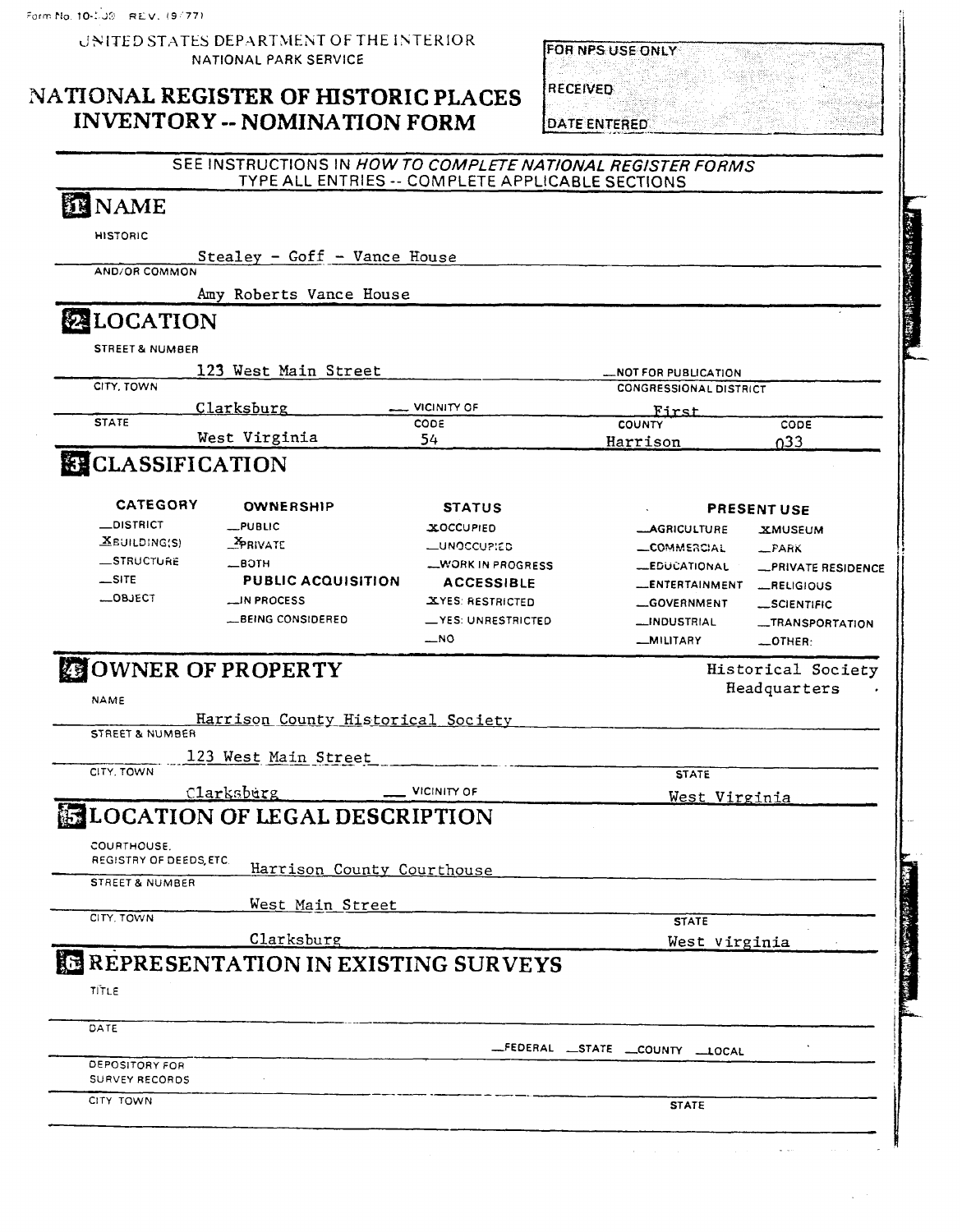## $\mathbb Z$  description

| <b>CONDITION</b>                                          |                                                     | <b>CHECK ONE</b>              | <b>CHECK ONE</b>                |      |
|-----------------------------------------------------------|-----------------------------------------------------|-------------------------------|---------------------------------|------|
| <b>XEXCELLENT</b><br>$\equiv$ GOOD<br>$-FA$ <sub>iR</sub> | <b>_DETERIORATED</b><br><b>RUINS</b><br>__UNEXPOSED | _UNALTERED<br><b>XALTERED</b> | X ORIGINAL SITE<br><b>MOVED</b> | DATE |

------- **DESCRIBE THE PRESENT AND ORIGINAL (IF KNOWN) PHYSICAL APPEARANCE** 

**The Amy** Roberts Vance House at 123 West Main Street, Clarksburg, Harrison County, West Virginia, is a gable roofed two-story brick dwelling exhibiting significant early 19th century teatures and refined late 19th century Victorian accretions. Heavy stone, finely molded brick, and sawn and hewn hardwood were locally acquired materials the builder used to produce a residence that was expensive for its day, and of such quality that walls remain plumb while support beams and floor joists exhibit little sag or other indications of deterioration after nearly a century and three quarters of wear.

**A** high coursed rubble foundation gives the Vance House a tall, rather formal quality despite many details that are typical of pre-Civil War archi tecture in rural America. Unusual in the front elevation brickwork, however, is a fourcourse watertable flush with the brickwork of the facade. A three-course belt course matching the watertaBle brickwork extends across the front of the house. The exclusive use of Flemish bond brickwork in the facade and common American bonding elsewhere also indicates a formal, yet typical, early 19th century characteristic.

The five bay front is punctuated with tall, double hung 9/9 light sash windows at the first floor level and short double hung *6/6* light sash windows at the second floor level. The steeply pitched gable roof is pierced with interior end chimneys and covered in a raised seam tin surface. Square attic windows flank the chimneys at both ga5le ends of the house. The end walls are otherwise devoid of window openings.

**The** Vance House succumed to Victorian embellishment c. 1891 with the addition of a high pitched center gable, a single bay porch, and a bracketed cornice. Imhricated wooden shingles in the front gable and short wooden lattice bargeboards were placed in each of the three gables. The four square wooden columns, the bracketed cornice, and the railing of the front porch were High Victorian elements that remain the principal ornaments of building.

The room arrangements of the first and second floor are identical; a central hall with stairway bisects the house front to rear. Single rooms are found on the east side of the house upstairs and down. The same space on the south side of the house is divided to form two rooms on the first floor and two rooms on the second.

Of particular interest regarding the c. 1807 date of construction is the original bean support system visible in the basement. Adze marks are still plainly discernable on the major beams indicating their early origin. In the cellar *5* inch thick tenoned floor joists are joined with the mortised heavy hewn beams to demonstrate the skill of early Clarksburg housebuilders and the quality of hardwood timber once plentiful in Harrison County.

P <sup>F</sup> - **P** F **-14 -15** 

&

**-1** 6 **-17** 

**ST,** 

1 **I 1** 

**i** 

i !

! 1

i i

i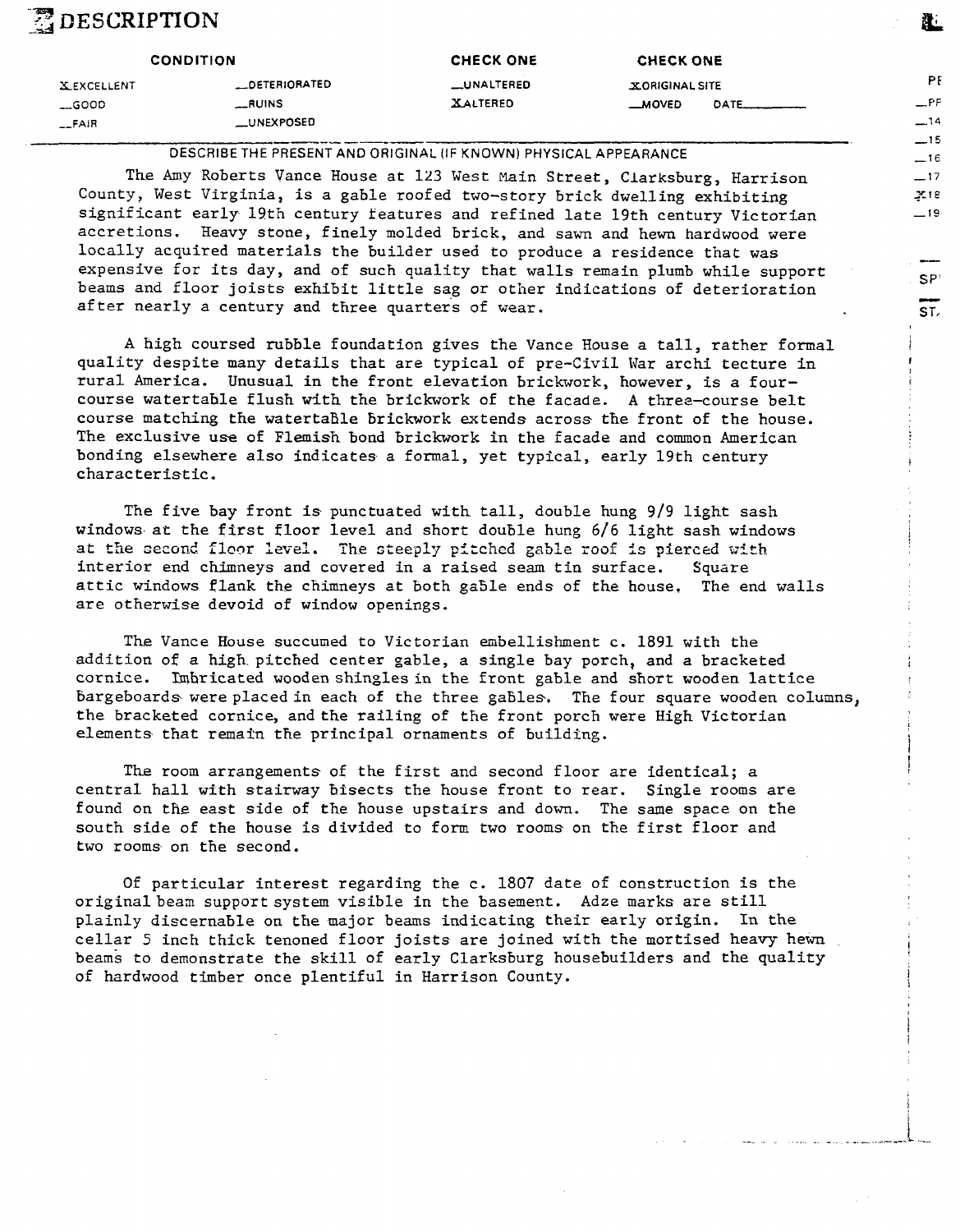# **-3 SIGNIFICANCE**

| PERIOD               |                            | AREAS OF SIGNIFICANCE -- CHECK AND JUSTIFY BELOW |                               |                         |
|----------------------|----------------------------|--------------------------------------------------|-------------------------------|-------------------------|
| PREHISTORIC          | ARCHEOLOGY-PREHISTORIC     | COMMUNITY PLANNING                               | <b>LANDSCAPE ARCHITECTURE</b> | RELIGION                |
| 400.1499             | <b>ARCHEOLOGY-HISTORIC</b> | <b>CONSERVATION</b>                              | $\equiv$ LAW                  | <b>SCIENCE</b>          |
| $-500 - 1599$        | <b>AGRICULTURE</b>         | <b>LECONOMICS</b>                                | <b>LITERATURE</b>             | $-$ SCULPTURE           |
| $-600 - 1699$        | <b>XARCHITECTURE</b>       | LEDUCATION                                       | -MILITARY                     | SOCIAL/HUMANITARIAN     |
| $-700 - 1799$        | $\equiv$ ART               | <b>ENGINEERING</b>                               | __MUSIC                       | $\equiv$ THEATER        |
| 800-1899             | $\equiv$ COMMERCE          | <b>XEXPLORATION/SETTLEMENT</b>                   | -PHILOSOPHY                   | <b>__TRANSPORTATION</b> |
| 1900-                | COMMUNICATIONS             | __INDUSTRY<br><b>LINVENTION</b>                  | _POLITICS/GOVERNMENT          | _OTHER (SPECIFY)        |
|                      |                            |                                                  |                               |                         |
| <b>PECIFIC DATES</b> | c. 1807                    | <b>BUILDER/ARCHITECT</b>                         | Jacob Stealey                 |                         |

#### **STATEMENT OF SIGNIFICANCE**

The Amy Roberts Vance House of Clarksburg, Harrison County, West Virginia, is the oldest known brick house in Clarksburg. It has been associated with personnages of historical significance from the date of its construction c. 1807, to the present. The absence of major alterations and the excellent state of the building's condition provides the community of Clarksburg with a rare glimpse of 19th century building customs and architectural genre.

છે અને પ્રાપ્ત અને દૂધ મુખ્ય પ્રાપ્ત કરી છે.<br>જે તમને પ્રાપ્ત કરી છે કે તમને પ્રાપ્ત કરી છે.

The Vance House was constructed for Jacob Stealey, a successful Clarksburg tanner, whose tanyard on Water Street was located about a block from the house. Jacob Stealey, who had arrived in Clarksburg in 1793, bought from George Jackson<br>in Nov. 1795, for 300 pounds, land known as the"tanyard mill" with the stipulation that Stealey have the right to use the water "running through the tanyard". In 1807 Stealey purchased for \$709 land on West Main Street from George Jackson where the brick house was erected.

After the death of Jacob Stealey in 1841, his son John owned and lived in the house until 1881, when Nathan Goff, Sr., purchased the property. Mr. Goff served as President of Clarksburg for the terms 1849 and 1858-65. Goff also served in the West Virginia House of Delegates, 1863-66, 1870. During the occupancy of Goff's widow, Nary R. Horner Goff (sister-in-law of West Virginia Governor George W. Atkinson), from 1885 until 1908, Victorian details were added to the house, The front gable, porch, and ornate cornice millwork were placed on the house c. 1891. Also at this time a frame two-story ell at the rear replaced a single-story brick addition that apparently formed the original kitchen wing of the house. From 1908 to 1932 the house, as part of the Goff estate, was used as a boarding house and doctor's office. In 1933, Mrs. J. Carl (Amy Roberts) Vance purchased the house, restored it, and used it as a residence for thirty-four years.

Clarksburg Civic leader Amy Roberts Vance, the mother of John and Cyrus Vance, died in July 1967. The Vance brothers offered the Harrison County Historical Society the right of purchase of this property, including their own donation of \$11,000 of the appraised value, for use as a museum and society headquarters. The transaction was completed through public subscription on Nov. 15, 1967.

Cyrus Roberts Vance was in his teens when his mother purchased the house, and so it was his home during his summer visits to Clarksburg from Eastern schools. Cyrus Vance was born on St. Patrick's Day in 1917 in an old family mansion (demolished) at the corner of Pike and Sixth Streets in Vest Clarksburg. He was the fourth generation of Vance in the city. His great-grandfather, Col. Cyrus Vance, was a former mayor of Clarksburg. His grandfather, John C. Vance, was a member of the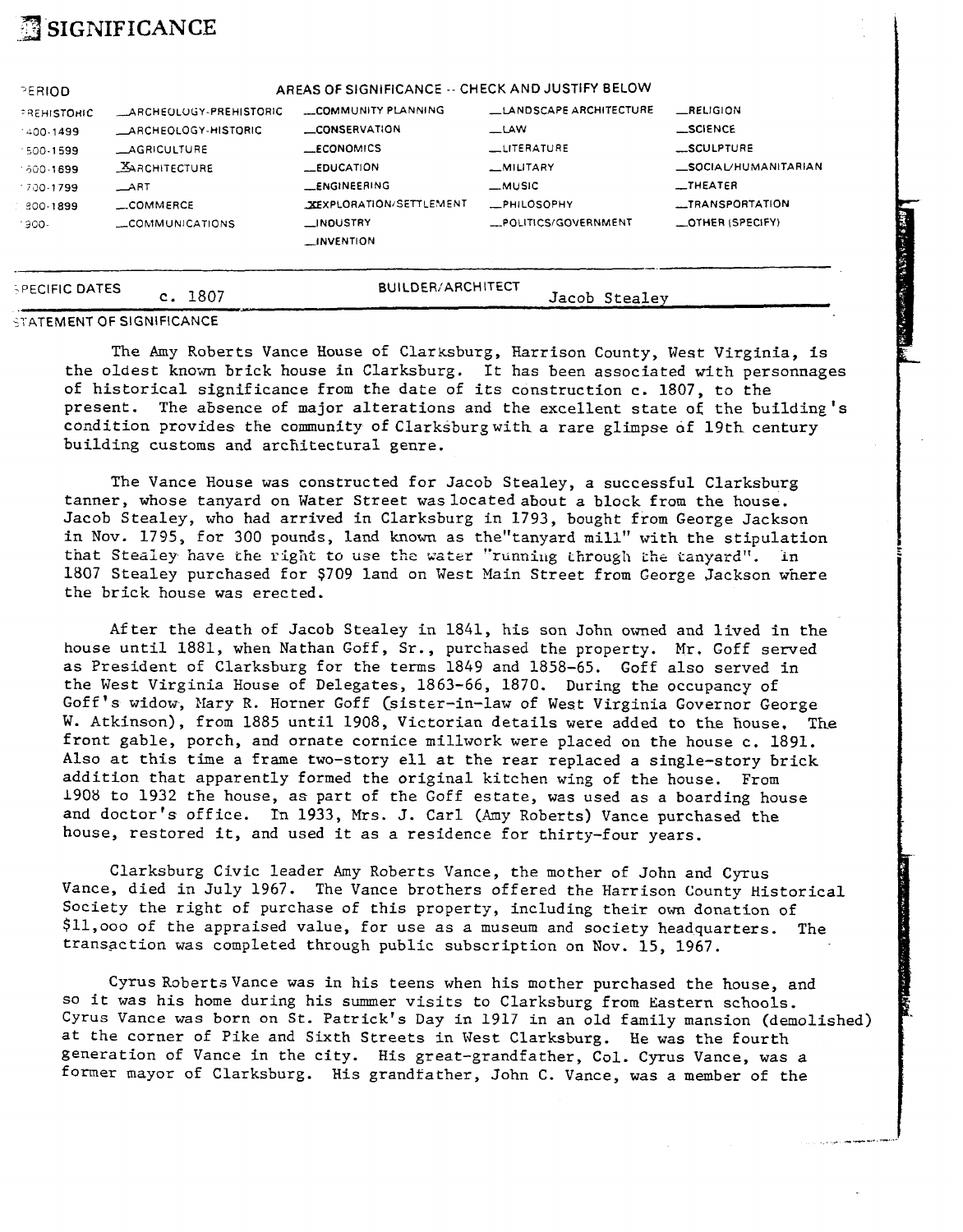UNITED STATES DEPARTMENT OF THE INTERIOR NATIONAL PARK SERVICE

### NATIONAL REGISTER OF HISTORIC PLACES **INVENTORY -- NOMINATION FORM**

| FOR NPS USE ONLY |  |  |
|------------------|--|--|
|                  |  |  |
| <b>IRECEIVED</b> |  |  |
| DATE ENTERED     |  |  |

STEALEY-GOFF-VANCE HOUSE, CLARKSBURG, HARRISON COUNT, WEST VIRGINIA

**CONTl NUATION** SHEET . **ITEM NUMBER 8 PAGE 2** 

of the House of Delegates of the Restored Government of Virginia at Wheeling. Cyrus R. Vance served as Secretary of the Army, 1962-64, as a diplomat for President Lyndon Johnson, and is currently serving as Secretary of State for President Carter.

According to relatives, Amy Roberts Vance, a "civic minded activist" from Philadelphia's Main Line, was highly influential in shaping her famous son's demeanor and moral idealism. Significant also in the early life of Cyrus R. Vance was a cousin, John W. Davis, a noted Clarksburg attorney and the Democratic Presidential candidate in 1924. Vance was known to spend part of his childhood in the extensive library of "Uncle" John, from whom he gained his first impressions of law and politics.

Cyrus Vance has been described as a "courtly West Virginian". The young man who called the house at 123 West Main Street home in the period 1937-1946, distinguished himself in later years as general counsel for the Defense Department and Secretary of the Army under President John F. Kennedy. Vance served Lyndon Johnson as Deputy Secretary of Defense and became President Johnson's personal envoy for foreign and domestic emergencies. In 1968-69 Vance was deputy chief delegate to the Paris peace talks on Vietnam. Cyrus Vance won appointment as Secretary of State of the United States under President Carter in January 1977.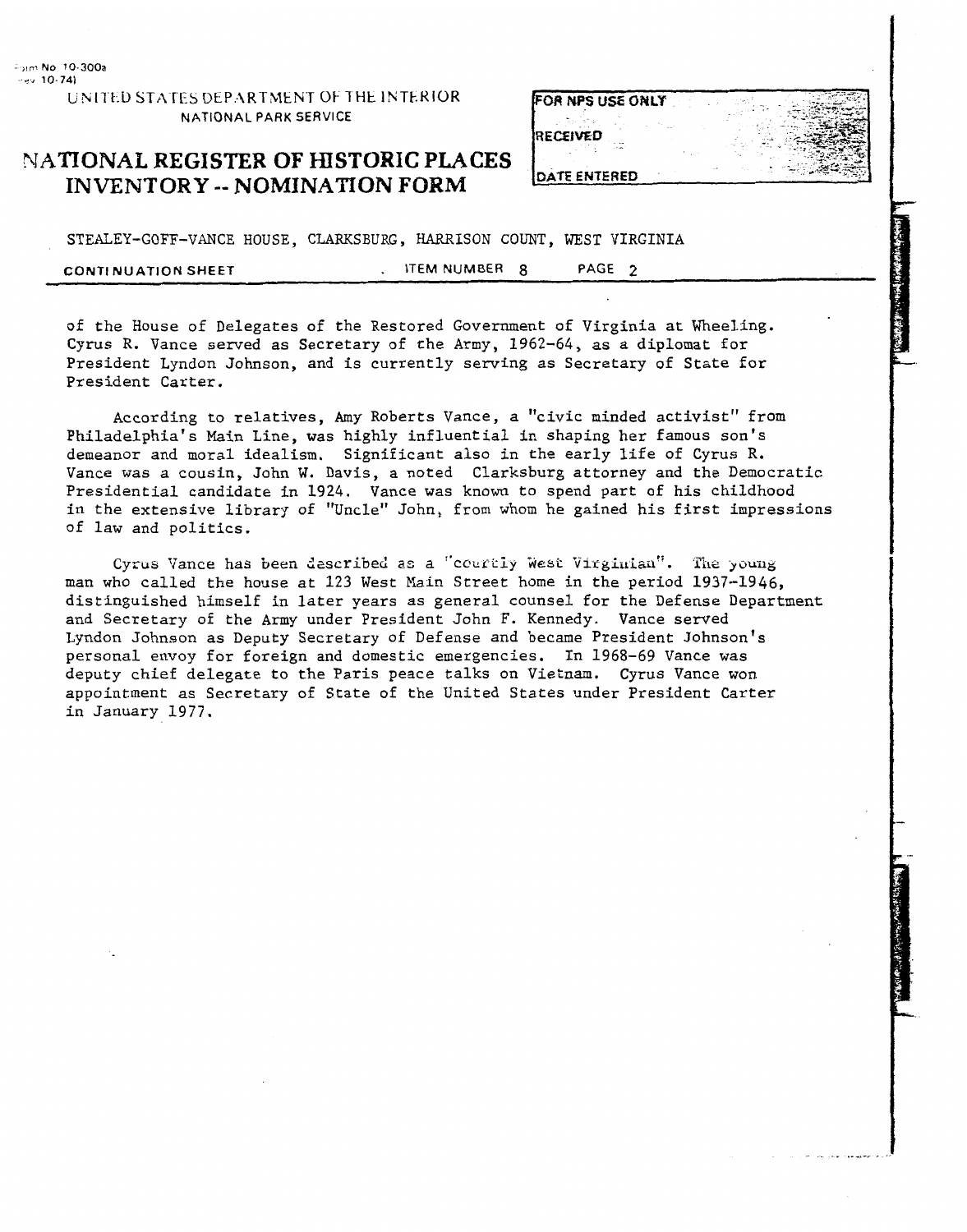### **\$a MAJOR BIBLIOGRAPHICAL REFERENCES**

|                                                                | <b>EMMAJOR BIBLIOGRAPHICAL REFERENCES</b>                                                                        |                 |                                                                                                                                                                                                                                                                 |  |
|----------------------------------------------------------------|------------------------------------------------------------------------------------------------------------------|-----------------|-----------------------------------------------------------------------------------------------------------------------------------------------------------------------------------------------------------------------------------------------------------------|--|
|                                                                | Davis, Dorothy. History of Harrison County, West Virginia. Parson, W.Va.:<br>McClain Printing, 1970, pp. 472-73. |                 |                                                                                                                                                                                                                                                                 |  |
|                                                                |                                                                                                                  |                 | Harrison County Historical Society, brochure and leaflet on Amy Roberts Vance House, n.d.                                                                                                                                                                       |  |
|                                                                |                                                                                                                  |                 |                                                                                                                                                                                                                                                                 |  |
| <b>MIGEOGRAPHICAL DATA</b>                                     | ACREAGE OF NOMINATED PROPERTY $\frac{1}{4}$ acre                                                                 |                 |                                                                                                                                                                                                                                                                 |  |
|                                                                | QUADRANGLE NAME Clarksburg, W.Va.                                                                                |                 | QUADRANGLE SCALE 1:24000                                                                                                                                                                                                                                        |  |
| <b>UTM REFERENCES</b><br>557280<br>A11.71<br>ZONE EASTING<br>с | 4,34,76,70<br>NORTHING                                                                                           | EASTING<br>ZONE | <b>NORTHING</b>                                                                                                                                                                                                                                                 |  |
|                                                                |                                                                                                                  |                 |                                                                                                                                                                                                                                                                 |  |
|                                                                |                                                                                                                  |                 |                                                                                                                                                                                                                                                                 |  |
| <b>VERBAL BOUNDARY DESCRIPTION</b>                             | story house to the west.                                                                                         |                 | The Amy Roberts Vance House stands on a city lot<br>46.5<br>ft. across the front by 120 feet deep. The property is bound by Main Street on<br>the north, a parking lot to the east, an open lot to the south, and a frame two-                                  |  |
|                                                                | LIST ALL STATES AND COUNTIES FOR PROPERTIES OVERLAPPING STATE OR COUNTY BOUNDARIES                               |                 |                                                                                                                                                                                                                                                                 |  |
| <b>STATE</b>                                                   | CODE <sup>.</sup>                                                                                                | COUNTY          | <b>CODE</b>                                                                                                                                                                                                                                                     |  |
|                                                                |                                                                                                                  |                 |                                                                                                                                                                                                                                                                 |  |
| <b>STATE</b>                                                   | CODE                                                                                                             | <b>COUNTY</b>   | CODE                                                                                                                                                                                                                                                            |  |
| NAME / TITLE                                                   |                                                                                                                  |                 |                                                                                                                                                                                                                                                                 |  |
| ORGANIZATION                                                   | Rodney S. Collins, Research Assistant                                                                            |                 | DATE                                                                                                                                                                                                                                                            |  |
| STREET & NUMBER                                                | West Virginia Dept. of Culture and History                                                                       |                 | April 11, 1978<br>TELEPHONE                                                                                                                                                                                                                                     |  |
|                                                                | Capitol Complex, Science and Culture Center                                                                      |                 | $(304)$ 348-0244                                                                                                                                                                                                                                                |  |
| CITY OR TOWN                                                   |                                                                                                                  |                 | <b>STATE</b>                                                                                                                                                                                                                                                    |  |
|                                                                | Charleston                                                                                                       |                 | <u>West Virginia</u>                                                                                                                                                                                                                                            |  |
|                                                                | ESTATE HISTORIC PRESERVATION OFFICER CERTIFICATION                                                               |                 |                                                                                                                                                                                                                                                                 |  |
|                                                                | THE EVALUATED SIGNIFICANCE OF THIS PROPERTY WITHIN THE STATE IS:                                                 |                 |                                                                                                                                                                                                                                                                 |  |
| <b>IT FORM PREPARED BY</b><br>NATIONAL $\lambda$               |                                                                                                                  | STATE $X$       | LOCAL X                                                                                                                                                                                                                                                         |  |
|                                                                | criteria and procedures set forth by the National Park Service.                                                  |                 | As the designated State Historic Preservation Officer for the National Historic Preservation Act of 1966 (Public Law 89-665), I<br>hereby nominate this property for inclusion in the National Register and certify that it has been evaluated according to the |  |
|                                                                | STATE HISTORIC PRESERVATION OFFICER SIGNATURE                                                                    |                 |                                                                                                                                                                                                                                                                 |  |
|                                                                | TITLE West Virginia State Historic Preservation Officer                                                          |                 | DATE May 16, 1978                                                                                                                                                                                                                                               |  |
|                                                                | I HEREBY CERTIFY THAT THIS PROPERTY IS INCLUDED IN THE NATIONAL REGISTER                                         |                 |                                                                                                                                                                                                                                                                 |  |
|                                                                |                                                                                                                  |                 | DATE                                                                                                                                                                                                                                                            |  |
| FOR NPS USE ONLY                                               | KEEPER OF THE NATIONAL REGISTER                                                                                  |                 |                                                                                                                                                                                                                                                                 |  |
| ATTEST:<br>CHIEF OF REGISTRATION                               |                                                                                                                  |                 | <b>DATE</b>                                                                                                                                                                                                                                                     |  |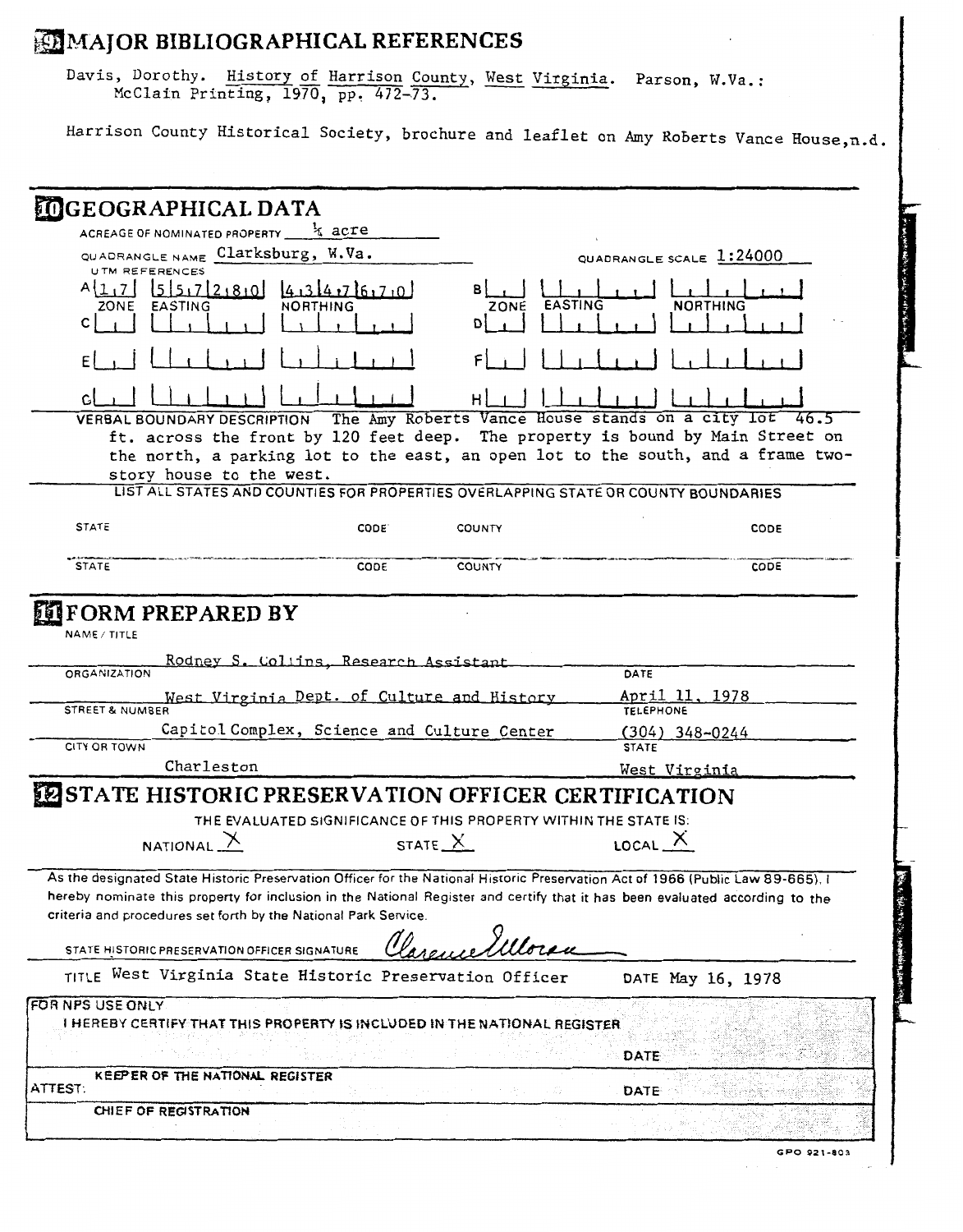L \ITEL) **STATES** DEP.ARTMENT **OF THE** IhTEKIOR **NATIONAL PARK SERVICE** 

### **PATIONAL REGISTER OF HISTORIC PLACES INVENTORY** -- **NOMINATION FORM**



STEALEY-GOFF-VANCE HOUSE, CLARKSBURG, HARRISON COUNTY, WEST VIRGINIA **CONTINUATION SHEET .** ITEM NUMBER 9 PAGE 2

Lawless, George, "Cyrus Roberts Vance: the Sunday Gazette-Mail's West Virginian for 1963." Charleston Gazette-Nail, State Magazine, Dec. 29, 1963,pp. 3m-5m.

Sunday Exponent-Telegram, Clarksburg, W.Va., April 25, 1971, p. 24.

"Vance, Cyrus Roberts". Biographical sketch in Current Biography. New York H. W. Wilson Company, 1977, pp. 408-411.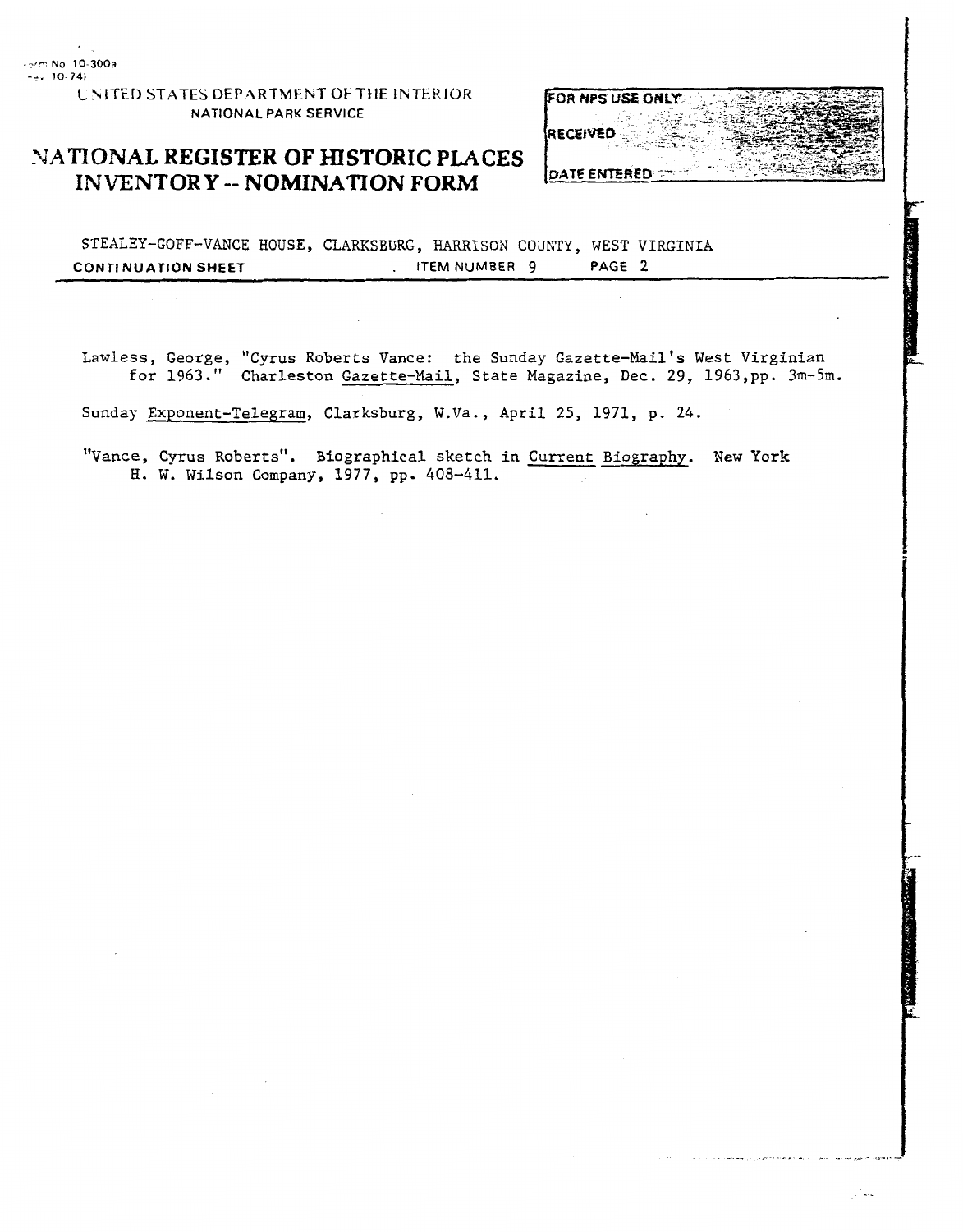